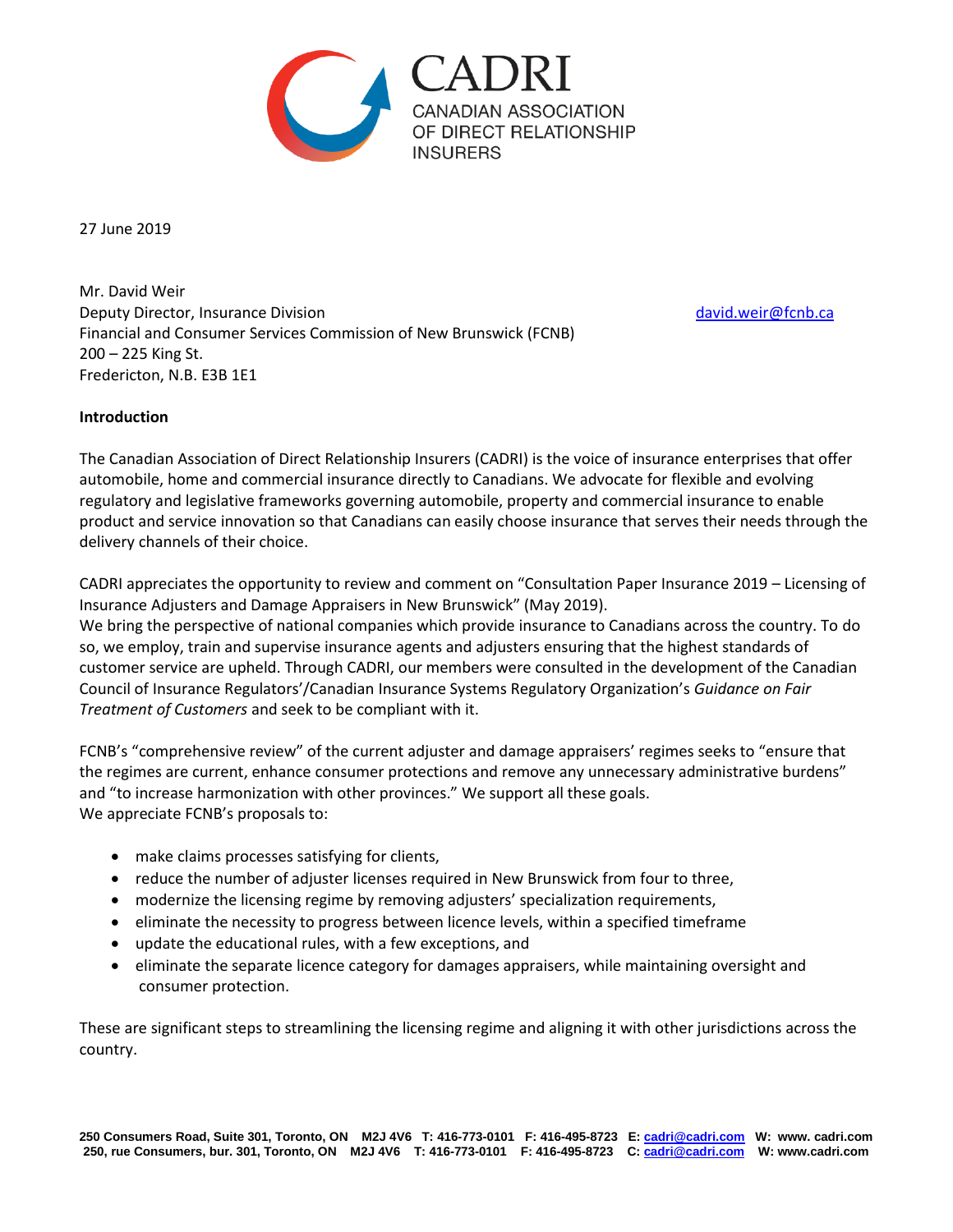It is important for us to reiterate that CADRI's members are national in scope and serve customers in varying provincial and territorial jurisdictions. Recognition of the size, scope and corporate oversight of these employees by regulators and their regimes is critical. Moreover, regulators' efforts to harmonize rules with their provincial counterparts are very important to us and to the smooth operation of our service to clients.

In reviewing the proposed changes through that lens: scope of operations and degree of employee oversight, we would observe that FCNB's proposed changes do, in some cases, appear to be designed for smaller, independent companies who have a roster of adjusters for hire.

As we look ahead to the potential of implementing the proposed changes, they will have a significant impact from an operational perspective. Given the training and supervision provided to employees by our members, we strongly question the need for individual claims adjusters to be licensed locally. Relying on corporate governance and industry standards, rather than licensing, has worked elsewhere in Canada and we believe it would work in New Brunswick.

Brief answers to the consultation questions are attached in Appendix 1.

# **1. Adjuster Licensing Requirements**

As a principle, we believe that adjusters who are employees and, as such, are subject to industry codes of conduct and corporate policies to ensure fair treatment of consumers, customer service and regulatory compliance, do not require provincial or territorial licensing. This approach has been demonstrated successfully in Alberta, British Columbia, Manitoba, Nova Scotia, Ontario and Saskatchewan.

If New Brunswick continues with its intent to license adjusters, we have the following compliments, comments and suggestions.

# *Definition of adjuster*

CADRI supports the definition of adjuster, as proposed. We applaud New Brunswick's efforts to harmonize the definition with other jurisdictions. Adjusters fulfill much the same function regardless of the province or territory they live and work in.

# *Licence levels*

We welcome the move from four levels of licences to three.

In addition, eliminating mandatory progression from one level to another, in a prescribed timeframe, will allow companies and adjusters to determine the appropriate level for a person in the context of the office's needs and the adjuster's career aspirations. As noted in the consultation document, removing the progressive requirements also aligns with other jurisdictions.

Similarly, CADRI endorses New Brunswick's elimination of specialization categories. Placing the responsibility on the supervisor to ensure the adjuster is well-trained to handle cases competently reflects contemporary workplace policy. Our members provide training specific to their products and business lines, so they are addressing the issue that specialization was targeting.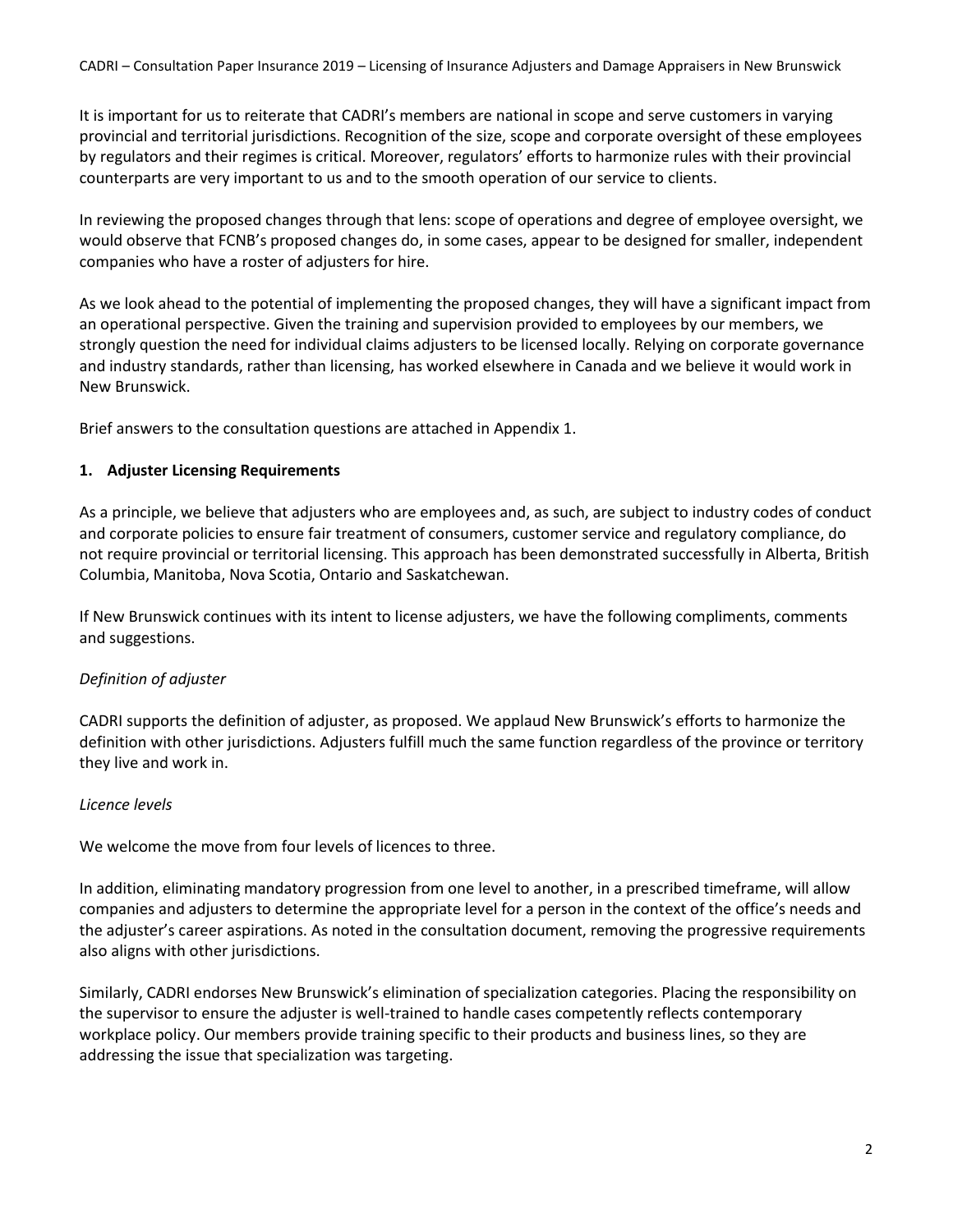# *Temporary Adjusting in Emergency Situations*

When a severe weather event strikes, Canadians want to get back to normal daily life as soon as possible. CADRI's members appreciate the seamless issuing of temporary papers for adjusters from other jurisdictions who come to New Brunswick to speed things up during these high-volume periods.

We do not have any concerns in renaming this paperwork, "temporary authorizations".

We would like to reiterate that harmonizing the length of time the out-of-province adjusters can stay on a file with other jurisdictions would be appreciated. Some other Atlantic provinces allow longer periods for the temporary adjusters to do their work. The lengthier cases tend to be the more complex ones. Having to switch adjusters mid-process can be disruptive to clients.

# *Elimination of subsection 358(5) re: incapacity*

CADRI supports FCNB's intention that customers need to count on adjusters having the appropriate qualifications – no matter the circumstances.

# **3. Educational and Educational Experience**

CADRI generally supports the proposal to move from four licensing levels to three. Relative to the educational requirements, our members train personnel in house and have strict internal supervisory standards, corporate codes of conduct and compliance policies. In this context, the skills and knowledge acquired by completing the CIP are out of sync with the requirements of a level 1 assistant adjuster's function.

# *Recognition for adjusters from other jurisdictions*

Putting in a new regime whereby the Superintendent could recognize equivalent training or adjusting experience obtained in another jurisdiction would enable seasoned adjusters to seamlessly apply their experience to the benefit of New Brunswick customers.

We recommend a refinement to the proposed approach: that an adjuster from a jurisdiction where there are three levels of licences should automatically qualify for the equivalent level in New Brunswick regardless of their years of experience.

# **4. Supervision**

CADRI members find that proposed approach to level 1 licensees, in that they cannot 'own' a file, does not recognize the training provided by their employers and the experience they can bring to both customer service and protection.

In addition, the current modernization process opens the opportunity for the regime to embrace new workplace realities. Increasingly the workforce has flexible work hours and the prospect of working remotely. In the latter situations, companies have policies and protocols to supervise these workers virtually. CADRI encourages FCNB to weave this modern approach to customer service into its regulations.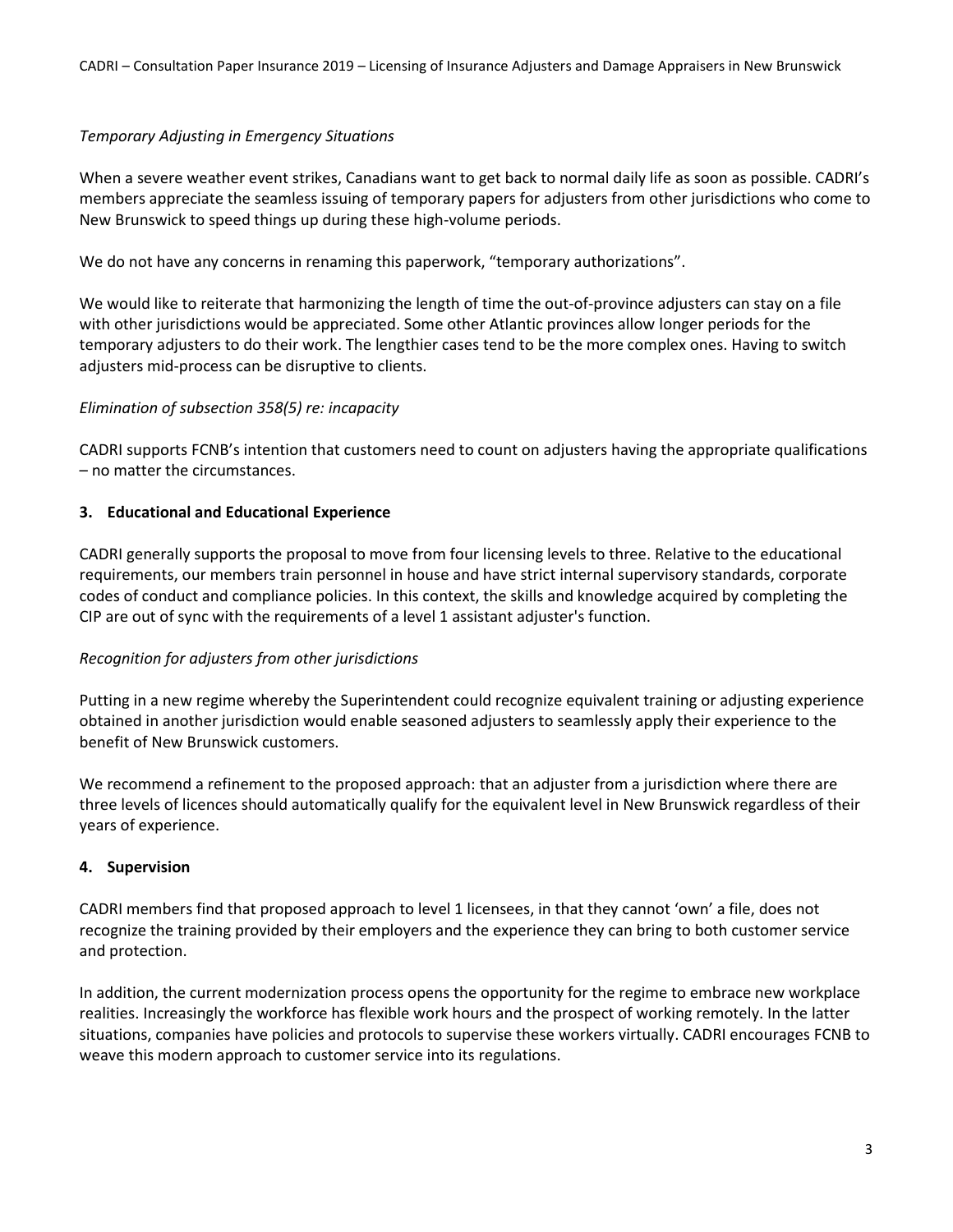# **5. Renewal of Licence**

We support the changes in licensing approach to move to two-year licences.

## **6. Reinstatement**

CADRI commented on the issue of reinstatement of agents' licences in its comments on "Modernizing the New Brunswick Insurance Licensing Framework" in 2016. We suggested that agents whose licences have lapsed should be allowed to requalify.

CADRI believes that requiring adjusters to redo their CIP requirements is onerous. CIP courses which have been completed and passed do not have an expiration date and should be considered valid if an adjuster whose licence has lapsed chooses to take steps to requalify.

# **7. Duty to Report**

CADRI appreciates that FCNB seeks to ensure that the regulator is informed when an adjuster changes their employment, their name or ceases to act as an adjuster. Requiring five days' notice can be challenging. Similarly, the 10 business days' notice periods for supervisors and designated representative can be a tight target.

CADRI members propose an across-the-board, 30-day allowance to report such changes.

## **11. Transition**

CADRI supports FCNB's proposal to transition from four to three licence levels.

## **12. Damage Appraisers**

CADRI supports New Brunswick harmonizing its approach with other jurisdictions and eliminating the necessity to license damage appraisers.

## **Conclusion**

CADRI appreciates the opportunity to participate in New Brunswick's work to update its licensing regime.

There are several proposals outlined in the Consultation Paper which will remove some regulatory burdens and ease efforts to provide New Brunswick customers with excellent customer service.

We look forward to continuing the conversation with FCNB as it reviews these issues and the submissions from other participants and stakeholders.

Yours sincerely,

Alain Thibault CEO and Chairman CADRI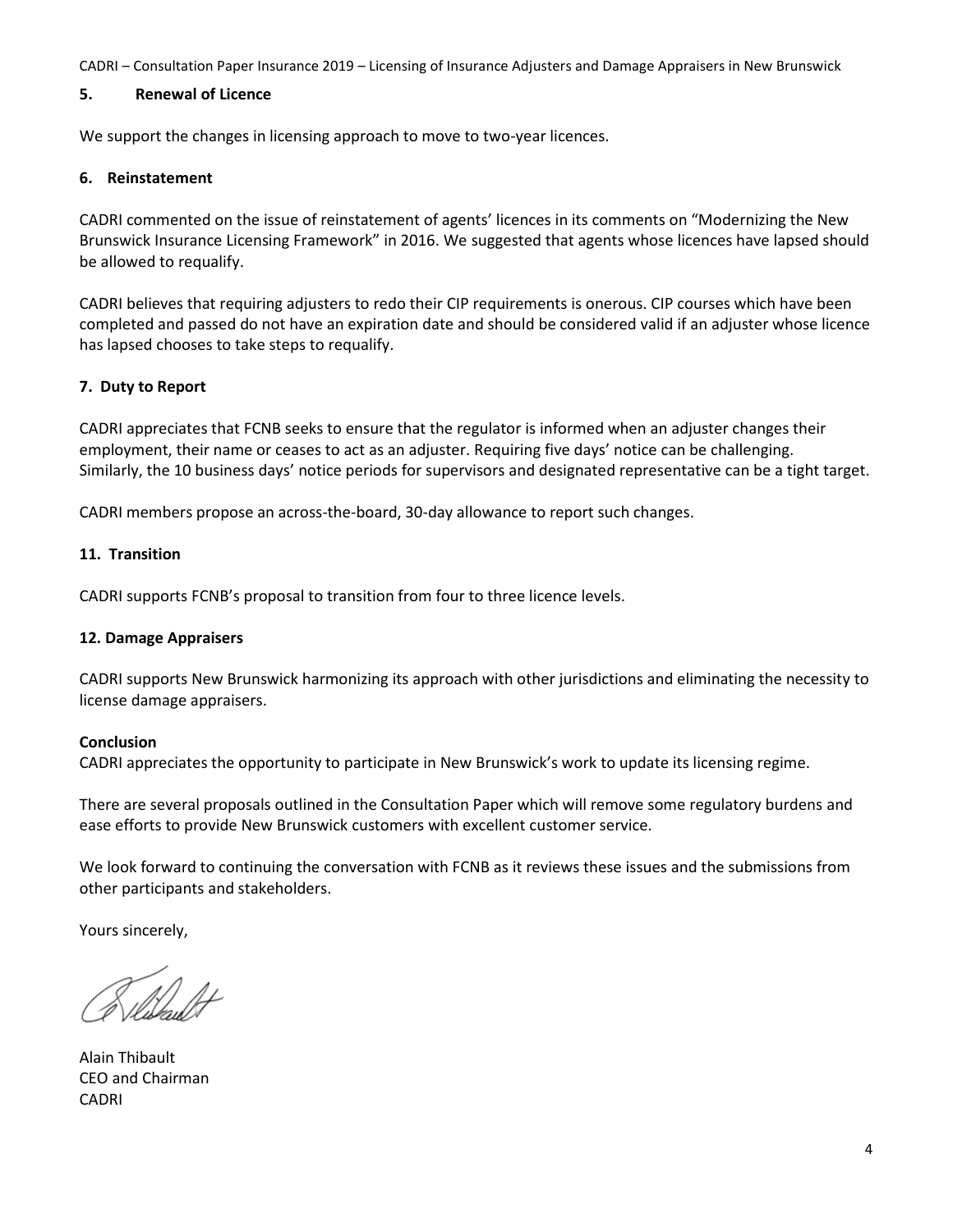### **Appendix 1**

**Consultation Paper Insurance 2019 – Licensing of Insurance Adjusters and Damage Appraisers in New Brunswick – Questions posed**

*CADRI has answered relevant questions. For longer responses please refer to the submission above.* 

1.1 Do you agree with the definition of 'adjuster' as proposed, or, alternatively, how would you propose that "adjuster" be defined?

### *Yes, agree with new proposed definition.*

1.2 Do you agree with the proposed exemption from licensing for certain types of adjusting, or, alternatively, what types of adjusting, if any, do you propose should be exempt? Please elaborate on why they should be exempt.

*Agree with proposed exemptions for life insurance, accident and sickness insurance, marine insurance, aircraft insurance and legal expense insurance.*

1.3 Do you agree with the proposed adjuster licensing levels or, alternatively, how should adjuster licensing levels be structured?

*Agree with 3 levels instead of 4 levels.*

1.4 Do you agree with the elimination of adjusting specializations? Please elaborate on your response.

### *Agree with proposal.*

1.5 Do you agree with the elimination of the current mandatory progression requirements? Please elaborate on your response.

#### *Agree with proposal.*

1.6 Do you have any concerns about the proposal to eliminate subsection 358(5)? Please elaborate on your response.

### *No concerns.*

1.7 Please comment on any other matters for consideration on these issues.

#### *Please see CADRI's preceding submission.*

2.1 Do you agree with the proposed minimum standards for an adjusting firm to obtain a licence, or, alternatively, what would you propose?

### *NA*

2.2 Do you agree with the proposal for a designated representative, or alternatively, what would you propose? Please elaborate on your response.

*NA*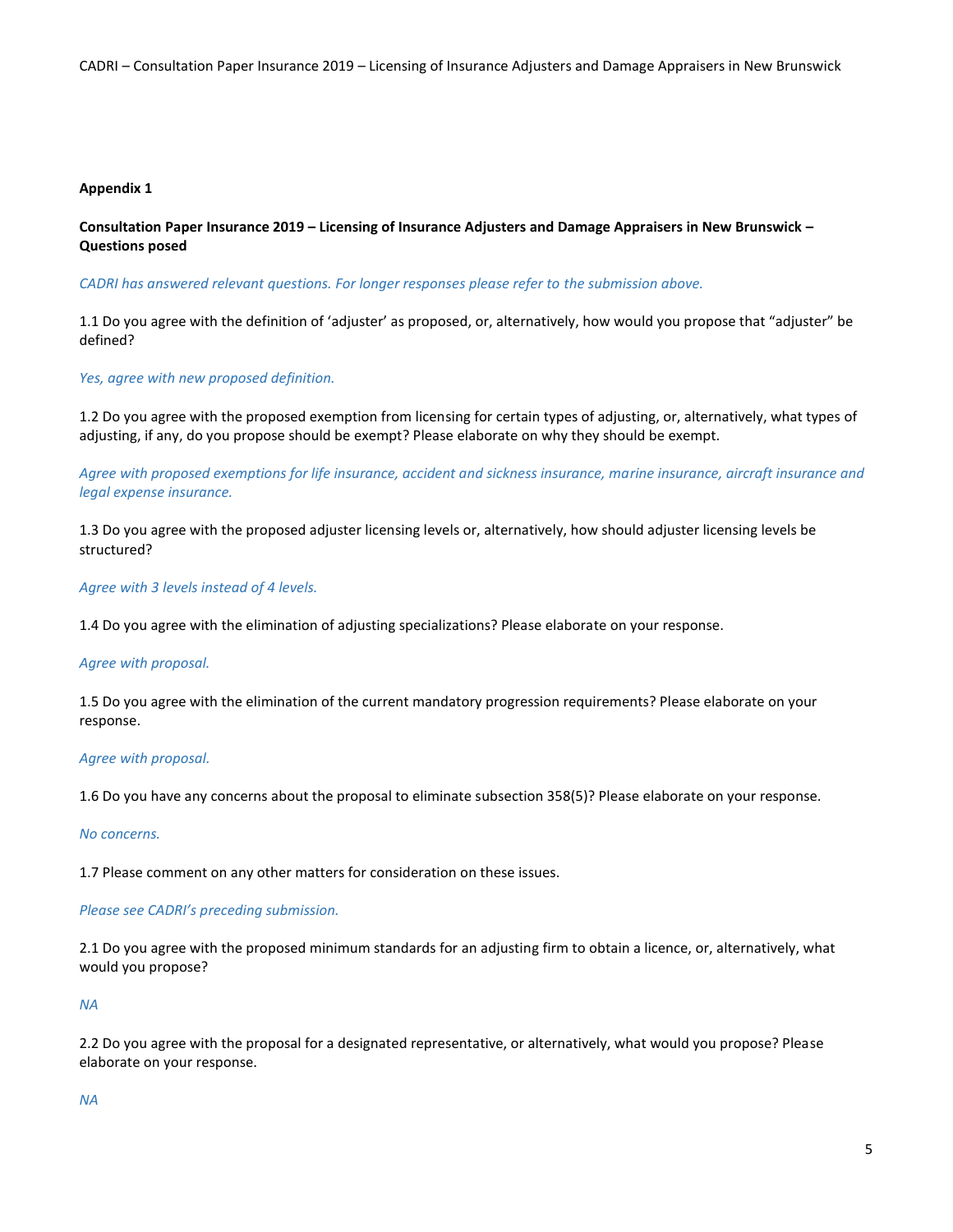CADRI – Consultation Paper Insurance 2019 – Licensing of Insurance Adjusters and Damage Appraisers in New Brunswick 2.3 Please comment on any other matters for consideration on this issue. *NA*

3.1 In consideration of any comments that you provided on licensing levels, do you have any comment on the proposed educational requirements for each level of licence?

*Our members train personnel in house and have strict internal supervisory standards, corporate codes of conduct and compliance policies. In this context, the skills and knowledge acquired by completing the CIP are out of sync with the requirements of a Level 1 assistant adjuster's function.* 

3.2 In consideration of any comments that you provided on licensing levels, do you have any comment on the proposed minimum experience requirements for each level of licence?

*CADRI members can work with the minimum experience levels.* 

3.3 If you are suggesting licensing levels and/or educational requirements different than those being proposed by the Commission, what would be appropriate with respect to extensions (if applicable)?

3.4 In consideration of any comments that you provided on licensing levels and educational requirements, do you have any comment on the proposal respecting licensing of applicants from another jurisdiction?

*We support that the Superintendent could recognize equivalent training or adjusting experience obtained in another jurisdiction would enable seasoned adjusters to seamlessly apply their experience to the benefit of New Brunswick customers.* 

*We recommend a refinement to the proposed approach: that an adjuster from a jurisdiction where there are three levels of licences should automatically qualify for the equivalent level in New Brunswick regardless of their years of experience.*

Please clarify whether the term "another jursidiction" would include adjuster licences from the US?

3.5 Please comment on any other matters for consideration on this issue. *NA*

4.1 Do you have any comment on the proposed supervision requirements and restrictions for a Level 1 assistant adjuster?

*Disagree, Level 1 licences currently require 12 months experience and specific CIP courses, yet you do not allow Level 1 adjusters to "own" the claim file.* 

*"A level 1 cannot adjust an insurance claim in their own right;"* 

*This limits the availablity of adjusters since it is a big gap between Level 1, 2, 3 licences under the new proposal.* 

4.2 Do you agree with the proposed definition of "supervision", or, alternatively, how do you propose "supervision" be defined?

*Agree with proposal.*

*.* 

4.3 Do you agree with the proposed with respect to limitations on the number of Lvel 1 assistant adjusters that can be supervised by a supervisor, or, alternatively, what do you propose?

*Agree. Company policies will ensure that an appropriate level of supervision is applied.* 

4.4 Do you agree with the proposed responsibilities for a designated representative, or, alternatively, what do you propose? *NA*

4.5 Please comment on any other matters for consideration on this issue. *NA*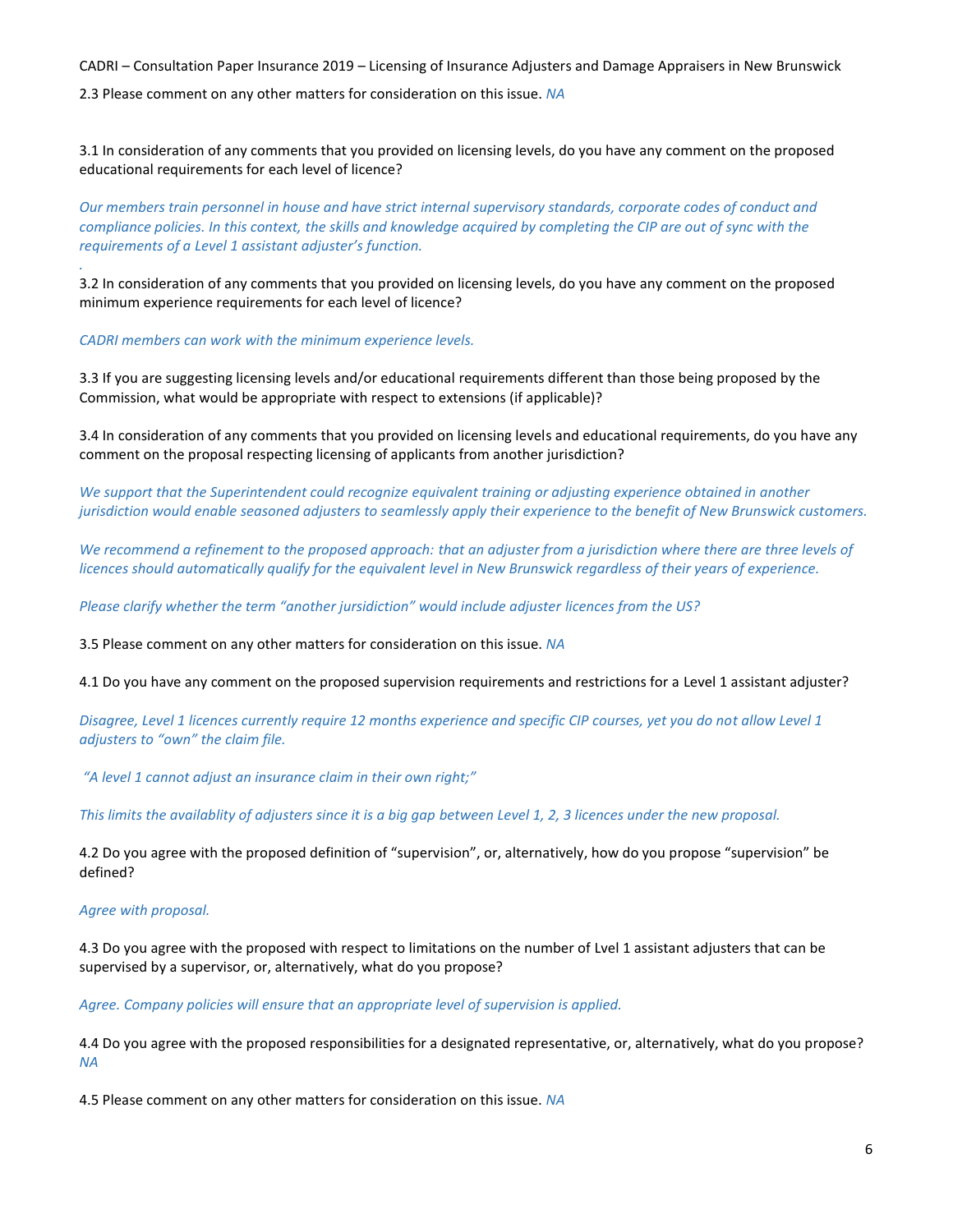5.1 In consideration of any comments that you provided on licensing levels, do you agree with the proposal with respect to the renewal of adjuster licences, or, alternatively, what do you propose?

*Agree with 2 year licence and renewal process.*

5.2 Please comment on any other matters for consideration on this issue. *NA*

6.1 In consideration of any comments that you provided on other topics, do you have any additional information that should be considered by the Commission in establishing the appropriate timeframe to require an adjuster who has been out of the industry to requalify for a licence?

*The educational requirements are CIP courses. CIP courses once completed and passed do not have an expiration date. It is not likley or needed that an invidiual retake the same CIP course, adjusters would still hold a credit for the CIP courses they have taken or may have completed their CIP designation.* 

*If adjusters have completed their CIP designation perhaps the requirement to redo the CIP courses could be waived. Instead could adjusters requalify with a Level 1 licence and use an experience timeframe of 12 months, 24 months to reestablish their qualification.*

6.2 Please comment on any other matters for consideration on this issue. *NA*

7.1 Are there additional matters that should be reported by a licensee?

*No.*

7.2 Are there additional matters that should be reported by a designated representative? *No.*

7.3 Do you agree with the proposed time period for giving notice, or, alternatively, what do you propose? Please elaborate on your response.

*CADRI proposes a 30-day notice period.* 

*Applications for Employment Insurance request a reason for departure from a finite list. A similar list should be provided for employers to choose from.* 

7.4 Please comment on any other matters for consideration on this issue. *NA*

8.1 Are there additional acts that an adjuster should be prohibited from doing with respect to adjusting a loss?

*No. Agree with proposal.*

8.2 Are there additional protections that should be in place to protect clients' personal information?

*No. Agree with proposal.*

8.3 Please comment on any other matters for consideration on this issue. *NA*

9.1 Is the proposed errors and omissions insurance adequate? If not, what do you propose? Please elaborate on your response.

*Agree with proposal.*